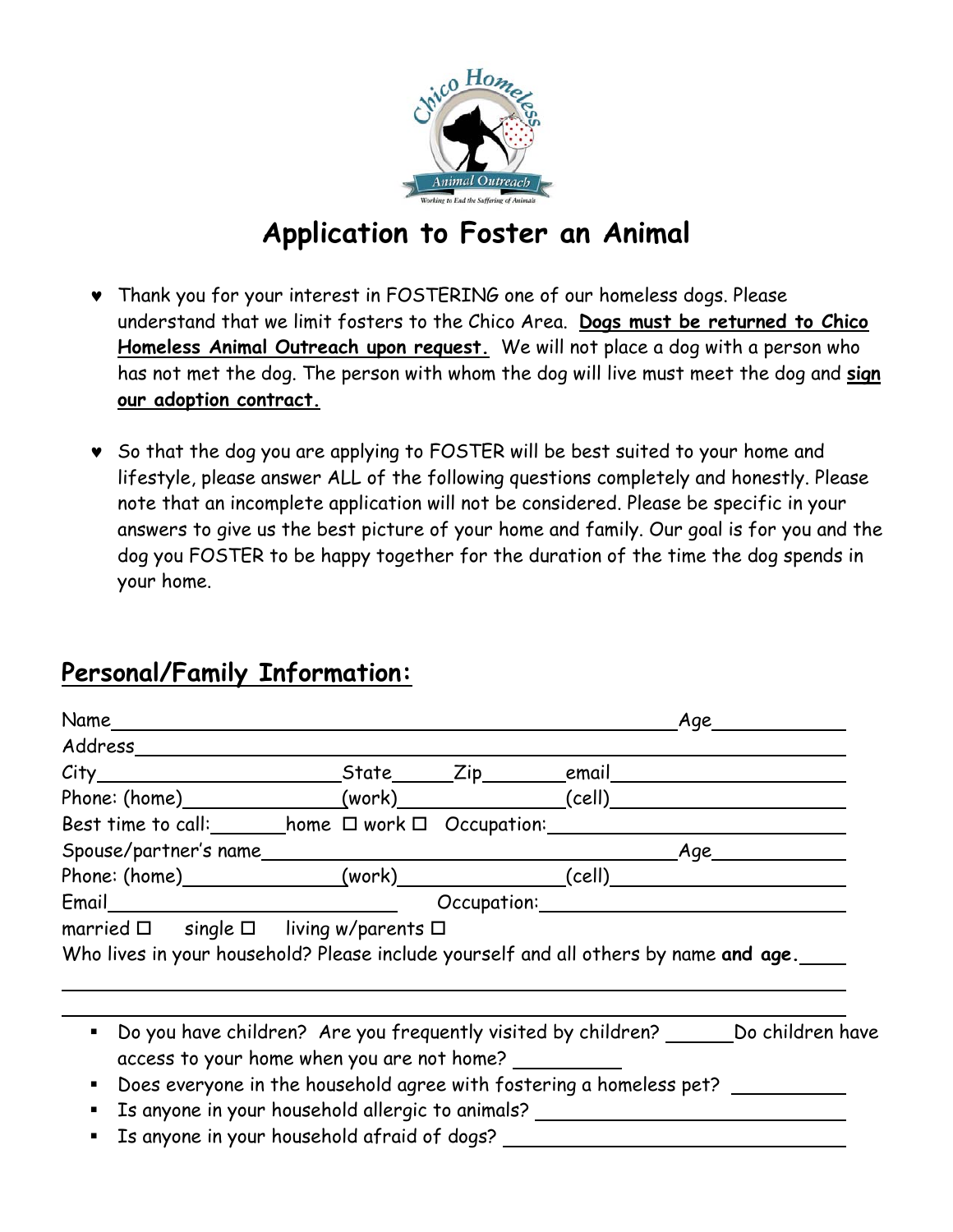- Is anyone in your household elderly or frail?
- Does anyone in your household have any health conditions, physical limitations, or **other special needs** that we should consider in finding the right dog for you? Please explain.

 $\overline{\phantom{a}}$  , which is a set of the set of the set of the set of the set of the set of the set of the set of the set of the set of the set of the set of the set of the set of the set of the set of the set of the set of th

| Do you own your own home? yes $\Box$ no $\Box$ Do you rent? yes $\Box$ no $\Box$                                                                            |  |  |
|-------------------------------------------------------------------------------------------------------------------------------------------------------------|--|--|
| If you rent, do you have written permission from your landlord to house a dog?__________Are                                                                 |  |  |
| there restrictions on the size of the dog? yes $\Box$ no $\Box$ Are there restrictions on the weight of                                                     |  |  |
| the dog? yes $\Box$ no $\Box$ If yes, what are they? ________________________________                                                                       |  |  |
|                                                                                                                                                             |  |  |
|                                                                                                                                                             |  |  |
| If you own a home, does your <b>Homeowner's Insurance</b> exclude any particular breeds from your                                                           |  |  |
|                                                                                                                                                             |  |  |
| insurance protection? (For example, Pitbulls or Rottweillers) $\,$ Yes $\Box$ $\,$ $\,$ No $\Box$ $\,$                                                      |  |  |
|                                                                                                                                                             |  |  |
| Do yard service or pool service workers have access to your yard? ______________                                                                            |  |  |
| Type of latches___________________________________Can children open gates?____________<br>Have you inspected the fence for holes the dog might get through? |  |  |

Do you have close neighbors who may be adversely affected by a barking dog? Will you allow Chico Homeless Animal Outreach to visit your home occasionally? Are you planning to move in the near future? yes  $\Box$  no  $\Box$ 

#### **Your Experience with Dogs**:

 $\overline{a}$ 

Have you had dogs before? yes  $\Box$  no  $\Box$ Do you have a favorite kind or breed of dog? Please explain:

Briefly explain what you understand to be the needs of dogs in the family setting.

 $\frac{1}{2}$  , and the contract of the contract of the contract of the contract of the contract of the contract of the contract of the contract of the contract of the contract of the contract of the contract of the contract

\_\_\_\_\_\_\_\_\_\_\_\_\_\_\_\_\_\_\_\_\_\_\_\_\_\_\_\_\_\_\_\_\_\_\_\_\_\_\_\_\_\_\_\_\_\_\_\_\_\_\_\_\_\_\_\_\_\_\_\_\_\_\_\_\_\_\_\_\_\_ \_\_\_\_\_\_\_\_\_\_\_\_\_\_\_\_\_\_\_\_\_\_\_\_\_\_\_\_\_\_\_\_\_\_\_\_\_\_\_\_\_\_\_\_\_\_\_\_\_\_\_\_\_\_\_\_\_\_\_\_\_\_\_\_\_\_\_\_\_\_

\_\_\_\_\_\_\_\_\_\_\_\_\_\_\_\_\_\_\_\_\_\_\_\_\_\_\_\_\_\_\_\_\_\_\_\_\_\_\_\_\_\_\_\_\_\_\_\_\_\_\_\_\_\_\_\_\_\_\_\_\_\_

\_\_\_\_\_\_\_\_\_\_\_\_\_\_\_\_\_\_\_\_\_\_\_\_\_\_\_\_\_\_\_\_\_\_\_\_\_\_\_\_\_\_\_\_\_\_\_\_\_\_\_\_\_\_\_\_\_\_\_\_\_\_\_\_\_\_\_

Please give a detailed description of your experience training dogs.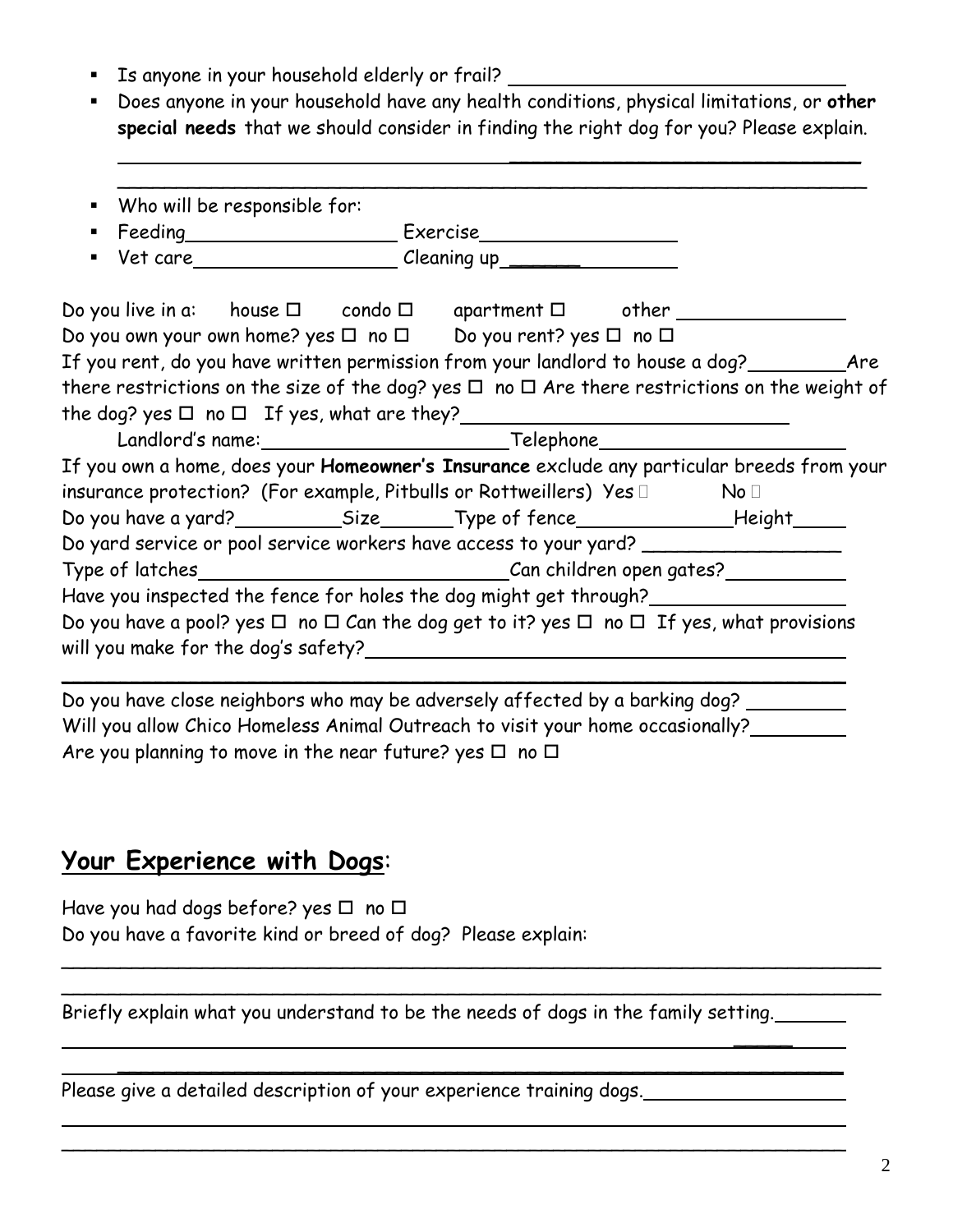# **List all pets you currently house**

## **Dogs:**

|       |                                                                  |  | Name:_______________________Breed:____________________________Sex:_________Spayed/neutered $\Box$ |
|-------|------------------------------------------------------------------|--|---------------------------------------------------------------------------------------------------|
|       |                                                                  |  | How long have you owned this dog?________Where did you get him/her?_____________                  |
|       |                                                                  |  | Do you still have this dog?_______If not, what happened to it?___________________                 |
|       |                                                                  |  | Name:_______________________Breed:___________________________Sex:_________Spayed/neutered $\Box$  |
|       |                                                                  |  | How long have you owned this dog?________Where did you get him/her?_____________                  |
|       |                                                                  |  | Do you still have this dog?_______If not, what happened to it?___________________                 |
|       |                                                                  |  |                                                                                                   |
|       |                                                                  |  | How long have you owned this dog?________Where did you get him/her?_____________                  |
|       |                                                                  |  | Do you still have this dog?_______If not, what happened to it?___________________                 |
|       |                                                                  |  | Name:______________________Breed:__________________________Sex:_________Spayed/neutered 口         |
|       |                                                                  |  | How long have you owned this dog?________Where did you get him/her?_____________                  |
|       |                                                                  |  | Do you still have this dog?_______If not, what happened to it?___________________                 |
| Cats: | On heartworm preventative and flea control? yes $\Box$ no $\Box$ |  |                                                                                                   |
|       |                                                                  |  |                                                                                                   |
|       |                                                                  |  | How long have you owned this cat?________Where did you get him/her?_____________                  |
|       |                                                                  |  | Do you still have this cat?_______If not, what happened to it?___________________                 |
|       |                                                                  |  | Name:_______________________Breed:____________________________Sex:_________Spayed/neutered $\Box$ |
|       |                                                                  |  | How long have you owned this cat? _________Where did you get him/her? ___________                 |
|       |                                                                  |  | Do you still have this cat? ______ If not, what happened to it? ________________                  |
|       |                                                                  |  |                                                                                                   |
|       |                                                                  |  |                                                                                                   |
|       |                                                                  |  | Do you still have this cat?_______If not, what happened to it?__________________                  |

Are all cats current on shots? yes  $\Box$  no  $\Box$  Are they indoors  $\Box$  outdoors  $\Box$  both  $\Box$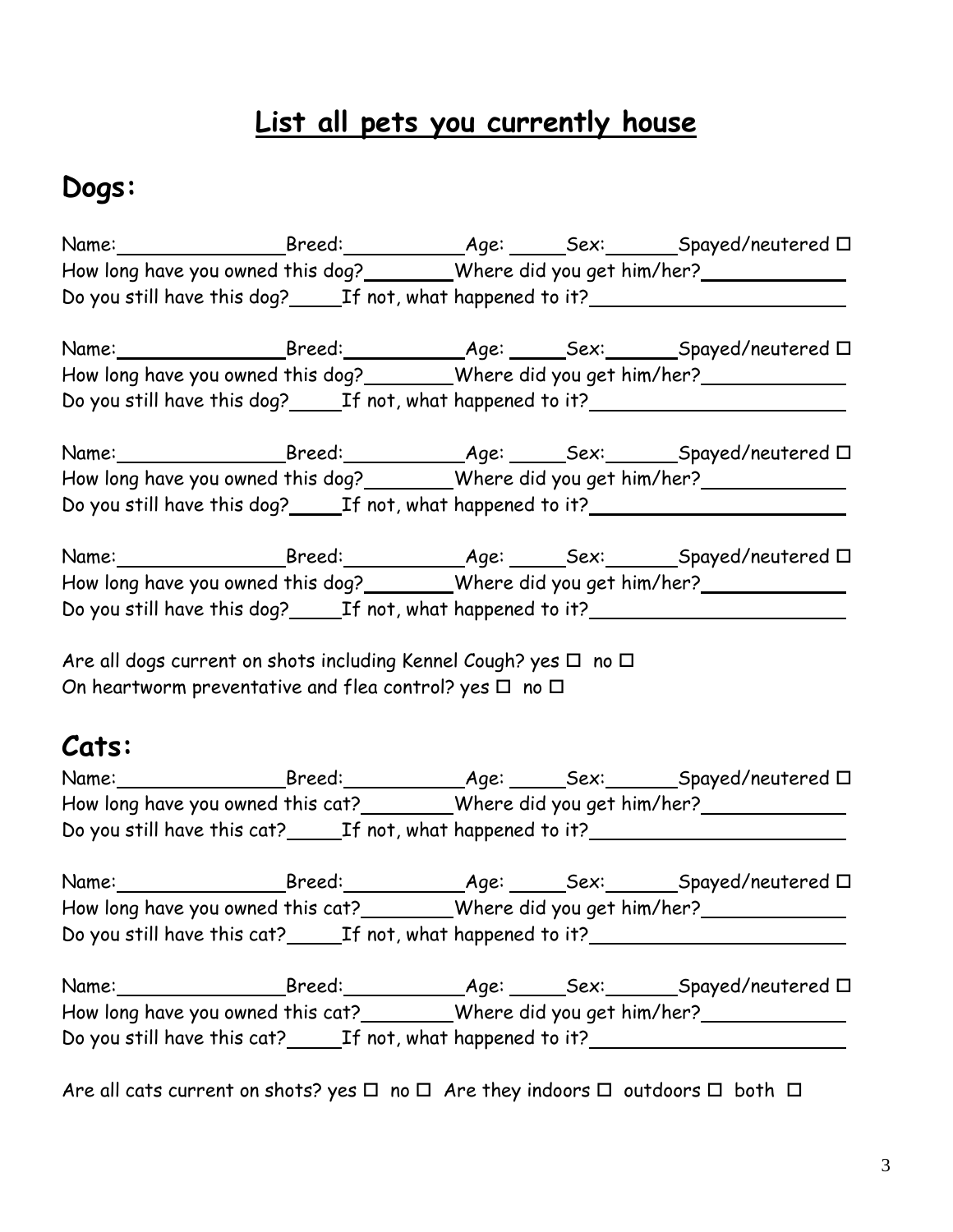#### **Other pets:**

Has your pet ownership ever caused you to be in a court situation? yes  $\Box$  no  $\Box$  If yes, please explain:

 $\sim$  . The contract of the contract of the contract of the contract of the contract of the contract of the contract of

Veterinarian used in the past 5 years: May we ask this vet for a reference? yes  $\Box$  no  $\Box$ 

| Name:    | Hospital |  |
|----------|----------|--|
| Address: | Phone:   |  |
|          |          |  |

Have you ever:

 $\overline{a}$ 

L

 $\overline{a}$ 

 $\overline{a}$ 

l

| • Had a pet stolen from you?           | $yes \Box no \Box$   |  |
|----------------------------------------|----------------------|--|
| • Had a pet that disappeared?          | yes $\Box$ no $\Box$ |  |
| • Had a pet that was poisoned?         | yes $\Box$ no $\Box$ |  |
| • Had a pet that was hit by a vehicle? | yes $\Box$ no $\Box$ |  |
| • Had a pet that died of a disease?    | yes $\Box$ no $\Box$ |  |
| • Have you ever gotten rid of a pet?   | yes $\Box$ no $\Box$ |  |

<u> 1989 - Johann Barn, amerikan bernama di sebagai bernama dan bernama di sebagai bernama dalam bernama dalam b</u>

If you answered yes to any of the above questions, please explain in detail.

(if you need more space to explain, please provide an attachment)

Have you ever adopted an animal from a shelter or rescue group before? yes  $\Box$  no  $\Box$ If yes, please give the name and address of the shelter/rescue group as a reference.

 $\overline{\phantom{a}}$ 

Have you ever surrendered an animal to a shelter or rescue group? yes  $\Box$  no  $\Box$  If yes, please describe the circumstances. The contract of the contract of the contract of the contract of the contract of the contract of the contract of the contract of the contract of the contract of the contract of the contrac

## **Your dog plans:**

| Where will the dog stay during the day?          |               |               |
|--------------------------------------------------|---------------|---------------|
| Where will the dog sleep?                        |               |               |
| How long will the dog be alone (without humans)? | hours per day | days per week |
| How will the dog receive exercise?               |               |               |

When you travel (vacations, business, etc.), what are your plans for the dog's care?

Are there any areas of your home where the dog will not be allowed? (please specify)

\_\_\_\_\_\_\_\_\_\_\_\_\_\_\_\_\_\_\_\_\_\_\_\_\_\_\_\_\_\_\_\_\_\_\_\_\_\_\_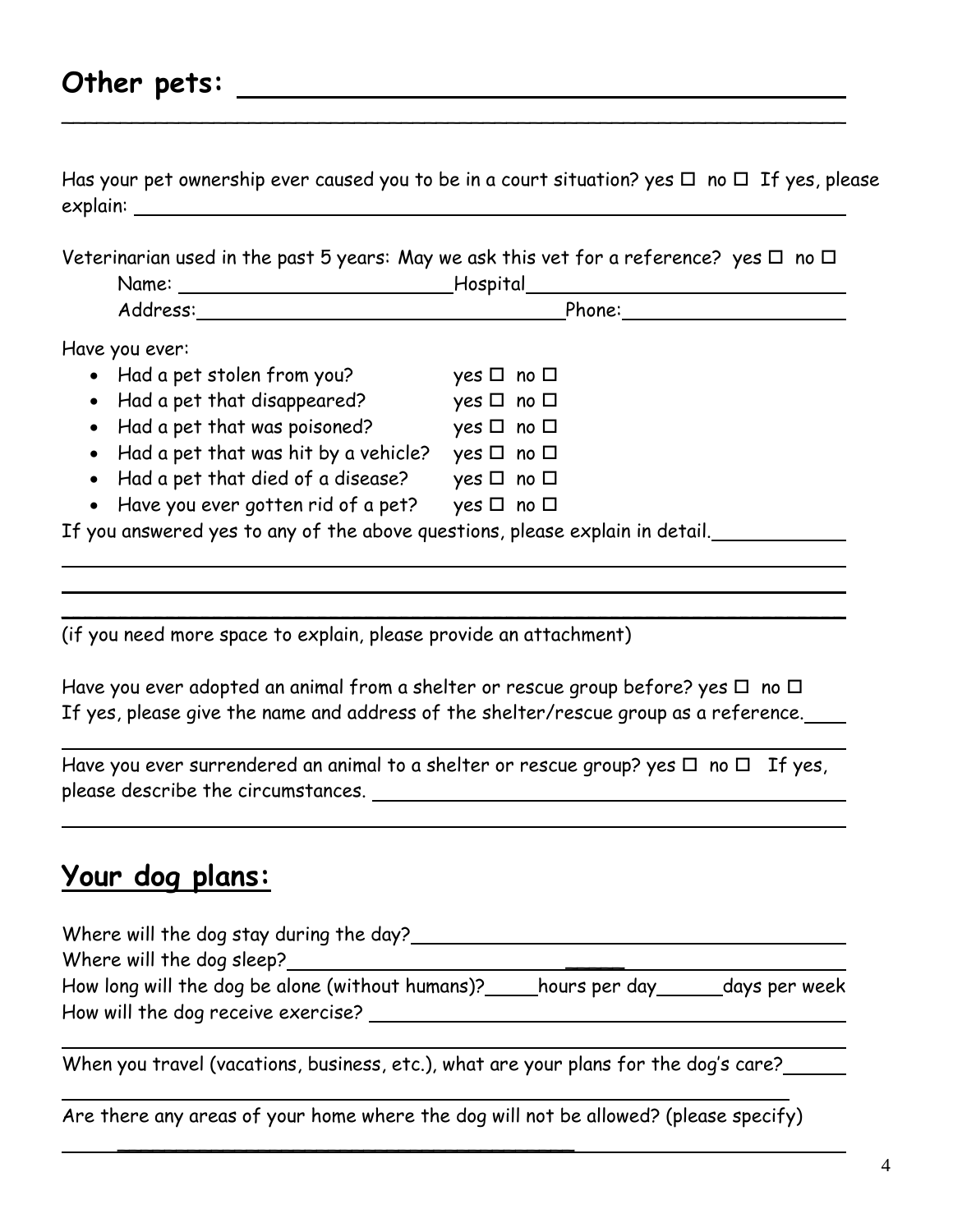| Will the dog be allowed on the furniture? yes $\Box$ no $\Box$       |  |
|----------------------------------------------------------------------|--|
| What type of activities do you plan to participate in with this dog? |  |

How will you discipline your dog?

| How much are you able/willing to spend on vet care for a fostered dog? |  |
|------------------------------------------------------------------------|--|
| What do you see as the normal vet care requirements of a dog?          |  |

### **References:**

l  $\overline{a}$ 

 $\overline{a}$ 

 $\overline{a}$ 

Please list at least two references. If possible, please include people in the dog community (e.g.: a trainer, groomer, etc.) who are knowledgeable about your care of dogs. Otherwise, please provide character references. **Please do not list family members.**

| 1. Name:            | Telephone:           | email |  |
|---------------------|----------------------|-------|--|
| Relationship to you | Relationship to dogs |       |  |
| 2. Name:            | Telephone:           | email |  |
| Relationship to you | Relationship to dogs |       |  |
| 3. Name:            | Telephone:           | email |  |
| Relationship to you | Relationship to dogs |       |  |

### **Your preferences:**

Do you prefer a: male  $\Box$  female  $\Box$  either is okay  $\Box$  What age do you prefer? Will you consider: An older dog? yes  $\Box$  no  $\Box$  A younger dog? yes  $\Box$  no  $\Box$  A special needs dog? yes  $\Box$  no  $\Box$ A dog with a physical problem that might be controlled or cured with the use of drugs or surgery?

A dog with an emotional problem that might be controlled or cured with training, behavior modification or medication?

What personality traits do you want the dog to have?

\_\_\_\_\_\_\_\_\_\_\_\_\_\_\_\_\_\_\_\_

Are there any traits or breeds that you prefer to avoid? \_\_\_\_\_\_\_\_\_\_\_\_\_\_\_\_\_\_\_\_\_\_\_\_

We appreciate your patience as we make every effort to place each of our rescue dogs in the home that's the best match for everyone. WE WILL CALL YOU TO SCHEDULE A SITE VISIT AS SOON AS THE APPLICATION IS PROCESSED.